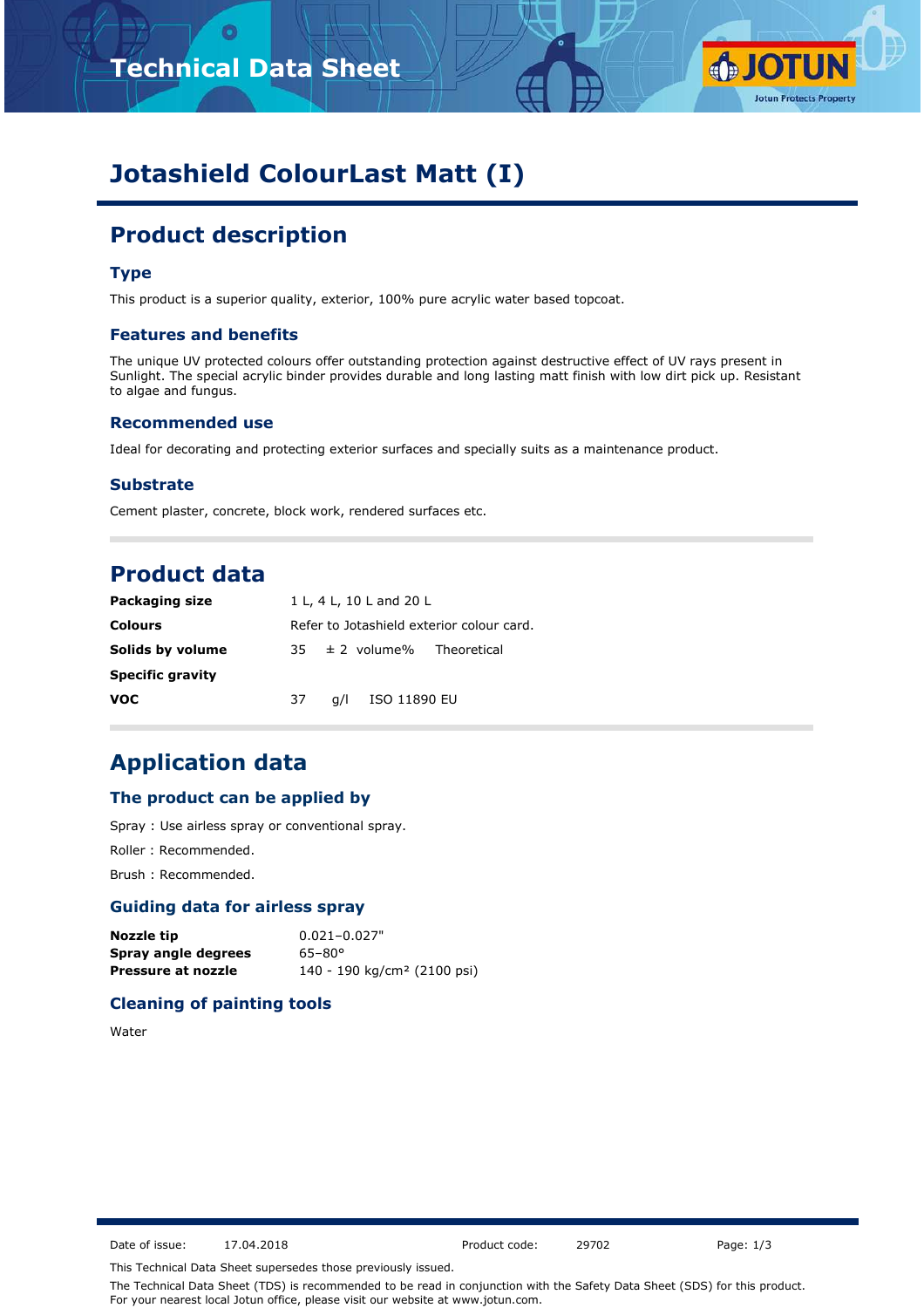

## **Film thickness per coat**

#### **Typical recommended range**

Dry film thickness 27 - 37 µm Wet film thickness 70 - 87 µm Film thickness will vary and is calculated as average.

Theoretical spreading rate 9.5 - 12.9 m²/l

Spreading rate depends on film thickness applied, type of texture, surface porosity, imperfections, temperature, wastage during painting etc.

Maximum spread rate per coat is obtained at minimum dry film thickness and vice versa.

#### **Thinner**

Water

#### **Dilution**

30 %

#### **Conditions during application**

The temperature of the substrate should be minimum 10 °C and at least 3 °C above the dew point of the air, measured in the vicinity of the substrate. Good ventilation is usually required in confined areas to ensure proper drying.

## **Drying times**

Drying times are generally related to air circulation, temperature, film thickness and number of coats, and will be affected correspondingly. The figures given in the table are typical with:

1. Recommended data given is, for recoating with the same generic type of paint.

2. In case of multi-coat application, drying times will be influenced by the number and sequence and by the total thickness of previous coats applied.

3. The surface should be dry and free from any contamination prior to application of the subsequent coat.

| The drying time is measured by stated values:<br>Relative Humidity (RH) 50 % |                 |          |        |  |
|------------------------------------------------------------------------------|-----------------|----------|--------|--|
| Substrate temperature                                                        | 10 °C.          | - 23 °C. | 40 °C. |  |
| Surface (touch) dry                                                          | 12 h            | 6 h      | 2 h    |  |
| Hard dry                                                                     | 16 h            | 8 h      | 4 h    |  |
| Dry to over coat, minimum                                                    | 12 <sub>h</sub> | 6 h      | 2 h    |  |

# **Directions for use**

## **Surface preparation**

The substrate must be sound, clean, dry and free from dust, oil, grease, laitance etc. All traces of form release agents/curing agents must be removed. A light sanding with suitable abrasive material is recommended before application. Any resulting dust/loose particles must be removed.

## **Recommended paint system**

#### **Primer**

Jotashield Alkali Resistant Primer (I) or Acrylic Emulsion Primer (I) or Jotashield Penetrating Primer : 1 Coat

Date of issue: 17.04.2018 Product code: 29702 Page: 2/3

This Technical Data Sheet supersedes those previously issued.

The Technical Data Sheet (TDS) is recommended to be read in conjunction with the Safety Data Sheet (SDS) for this product. For your nearest local Jotun office, please visit our website at www.jotun.com.